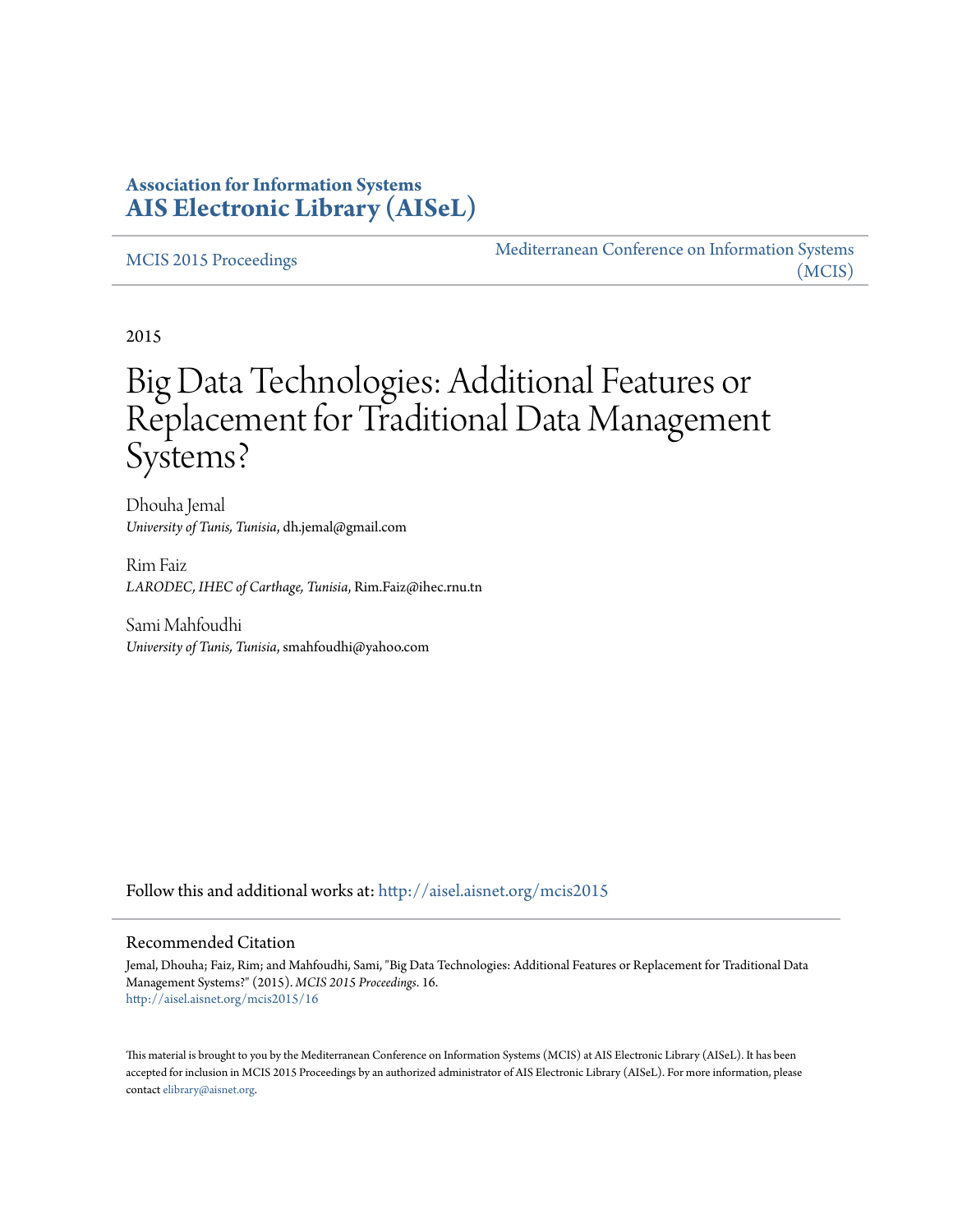# **BIG DATA TECHNOLOGIES: ADDITIONAL FEATURES OR REPLACEMENT FOR TRADITIONAL DATA MANAGEMENT SYSTEMS?**

*Completed Research*

Jemal, Dhouha, University of Tunis, Tunis, Tunisia, dh.jemal@gmail.com Faiz, Rim, University of Carthage, Tunis, Tunisia, rim.faiz @ ihec.rnu.tn Mahfoudhi, Sami, University of Tunis, Tunis, Tunisia, smahfoudhi@yahoo.com

#### Abstract

*With the data volume that does not stop growing and the multitude of sources that led to diversity of structures, the classic tools of data management became unsuitable for processing and unable to offer effective tools for information retrieval and knowledge management. Thereby, a major challenge has become how to deal with the explosion of data to transform it into new useful and interesting knowledge. Despite the rapid development and change of the databases world, this data management systems diversity presents a difficulty in choosing the best solution to analyze, interpret and manage data according to the user's needs while preserving data availability. Hence, the imposition of the Big Data in our techno-logical landscape offers new solutions for data processing. In this work, we aim to present a brief of the current buzz research field called Big Data. Then, we provide a broad comparison of two data management technologies.*

*Keywords: Big Data, MapReduce, RDBMS.*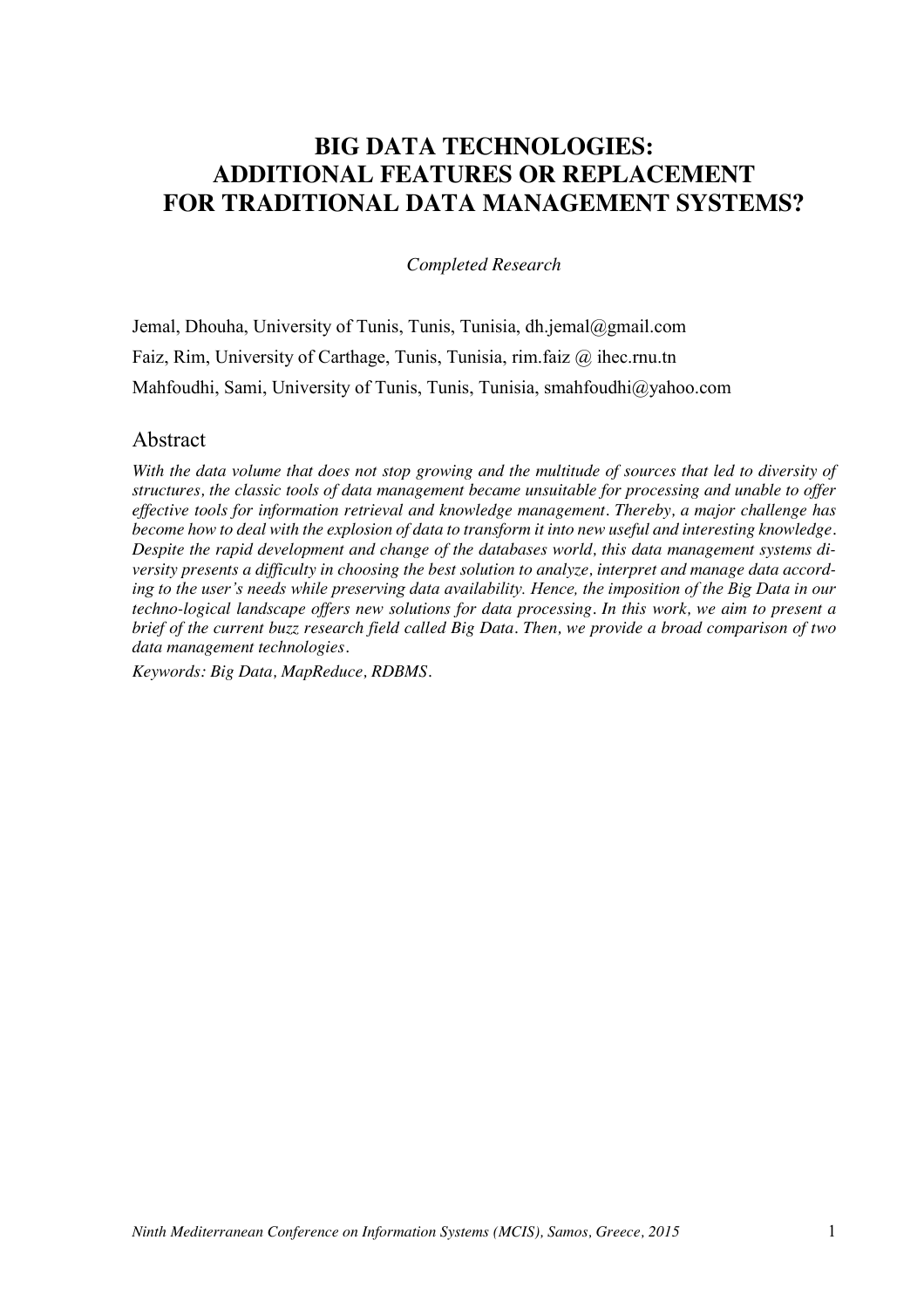# **1 Introduction**

The data is growing at an alarming speed in both volume and structure. With the voluminous data which does not stop growing and the multitude of sources which led to diversity of structures, relational databases which have been proven for over 40 years have reached their limits (Ordonez, 2013), and the classic tools of data management became unsuitable for processing and unable to offer effective tools to find information within massive data and extract value from it. Thereby, as described in (Cuzzocrea *et al*, 2013), the problem of dealing with the explosion of data has become our major challenge.

As the world becomes more information-driven than ever before, a new technological field has emerged in order to cope with the new requirements for data analysis, information retrieval and knowledge management: the Big Data, as presented in (Sagiroglu and Sinanc, 2013) and (Narasimhan and Bhuvaneshwari, 2014), aims to provide an alternative to traditional solutions database and analysis. Thus, MapReduce (Dean and Ghemawat, 2008) is presented as one of the most efficient Big Data solutions. This framework has found great success in analyzing and processing large amounts of data on large clusters.

Several studies have been conducted to compare MapReduce and Relational DBMS. MapReduce has been presented as a replacement for the Parallel Database Management Systems. However, as proposed in (Stonebraker *et al*, 2010), MapReduce can be seen as a complement to a RDBMS for analytical applications, because different problems require complex analysis capabilities provided by both technologies.

In this environment of data explosion and diversity, the question arises what technology to use for data analysis and information retrieval, how to benefit the data management systems diversity?

The remainder of this paper is organized as follows. In section 2, we give an overview of the definition and characteristics of big data, presenting some research works that focuse on this actual research trend. In section 3, we present the Big Data challenges. Then, we aim to provide a broad comparison of two data management technologies, presenting for each one its strengths and its weaknesses. In section 4, we introduce MapReduce, then in section 5, we describe Relational DBMS. Finally, section 6 concludes this paper and outlines our future work.

## **2 The Big Data era**

Big data presents the next frontier for innovation, competition, and productivity. In this context, we are going to present in this section, the main research work conducted in the Big Data field and to introduce the Big Data characteristics and applications.

## **2.1 Big Data research work**

A strong interest towards the term Big Data is arising in the literature actually. Many research works focuse on this actual research trends in the field. In this context, Sagiroglu and Sinanc in (2013), present an overview of big data's content, scope, samples, methods, advantages and challenges, details big data's main component and discusses privacy concern on it. Then, Narasimhan and Bhuvaneshwari in (2014), provides a brief of the buzz-field called Big Data and cover the components of big data from a Hadoop perspective. This study aims to highlight the field's caracteristics with two additional dimensions, and to provide a thorough understanding of big data and its various components in the Hadoop framework.

In (Cuzzocrea *et al.*, 2011), open problems and actual research trends are highlighted with the aim of providing an overview of state-of-the-art research issues and achievements in the field of analytics over big data, and extend the discussion to analytics over big multidimensional data. This work presents several novel research directions a rising in this field, which plays a leading role in next-generation Data Warehousing and OLAP research. In (Cuzzocrea *et al.*, 2013), open problems in the field of Data Warehousing and OLAP over Big Data are highlighted. This work aims to present challenges to adopt Data Warehousing and OLAP methodologies with the goal of collecting, extracting, transforming, loading,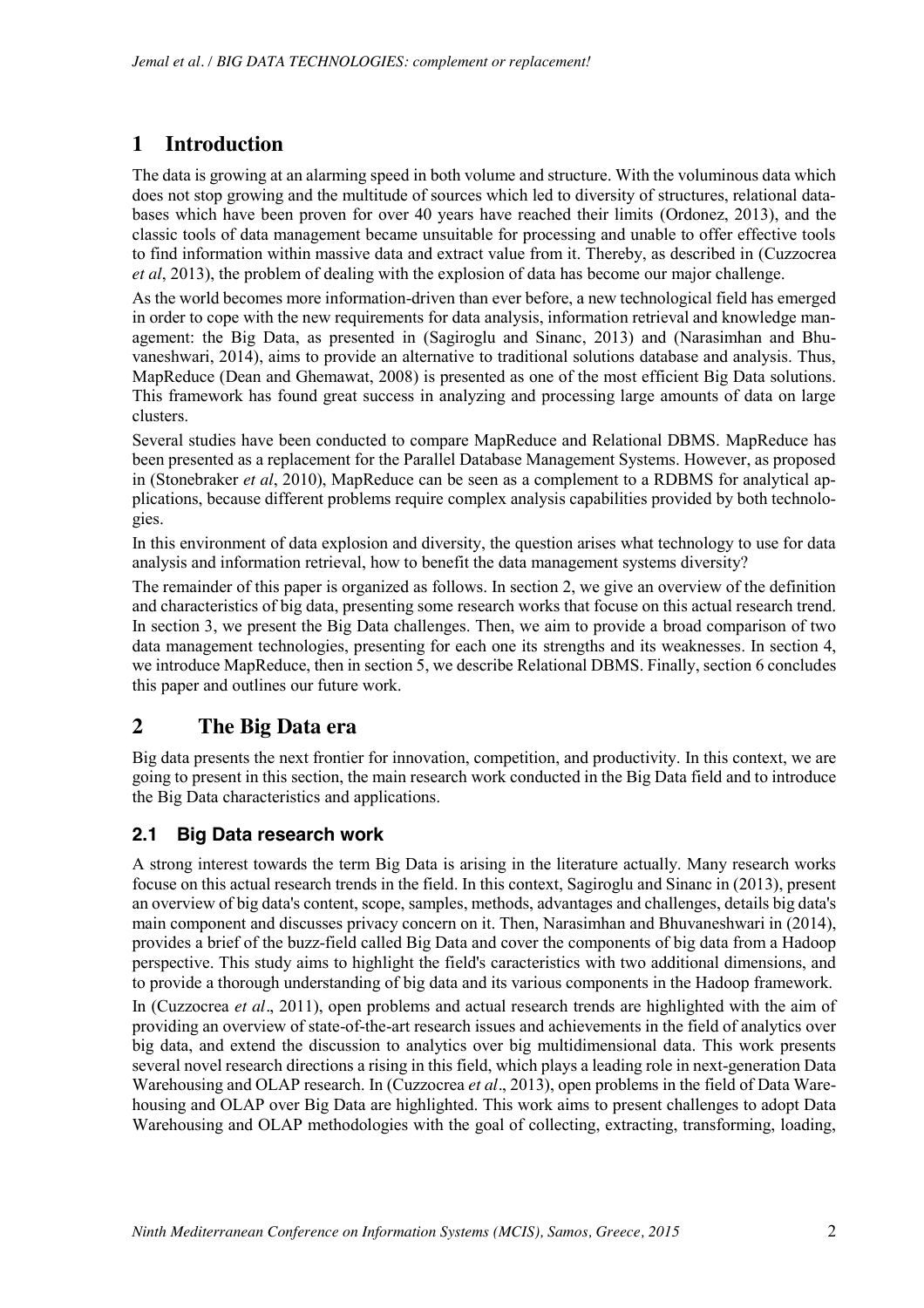warehousing and OLAPing such kinds of data sets, by adding significant add-ons supporting analytic over Big Data.

#### **2.2 Definition, characteristics and applications**

The term Big Data, explained by Narasimhan and Bhuvaneshwari, in (2014), was raised the first time by the Gartner office in 2008. It refers to the explosion of data volume and new technological capabilities offered to answer it. Big data can be defined as "a new generation of technologies and architectures, designed to economically extract value from very large volumes of a wide variety of data, by enabling high-velocity capture, discovery, and/or analysis".

A strong interest towards the term Big Data is arising in the literature actually. Though scalable data management has been a vision for more than three decades and much research has focused on large scale data management in traditional enterprise setting, Big Data brings its own set of novel challenges that must be addressed to ensure the success of data management solutions. This field has received much attention from across the computing and research community, and a lot of work has been done in this context such as (Dean and Ghemawat, 2008; Cohen *et al.*, 2009; Agrawal *et al.*, 2011; Wang and Chan, 2013). The goals of the big data solutions are to meet the new challenges of treating very important volume of structured and unstructured data, located on various terminals.

As presented in (Cuzzocrea *et al.*, 2013), Big Data repositories have two intrinsic factors: (i) size, which becomes really explosive in such data sets; (ii) complexity which can be very high in such data sets. Every day, the amount of data created and manipulated is increasing. All the sectors of activity are affected by this phenomenon. This exponential growth is due to several factors such as trends in the number of users of IT (Information Technology) solutions and data generation by machines. These masses of data bring larger and finer opportunities for analysis as well as new uses of the information. Data today comes from multiple sources such as business transactions and social networks, and in all types of formats: Structured numeric data in traditional databases, and unstructured such as text documents, email, video, audio and financial transactions. Managing, merging and governing both explosion amount and different varieties of data is something many organizations still grapple with.

The web and social networks, whether they are open to all or developed in a professional context, provide kind of opportunities for big data. As described in (Sagiroglu and Sinanc, 2013), McKinsey Global Institute in (Manyika *et al.*, 2011), specified the potential of big data in five main topics:

- $\bullet$  Healthcare (clinical decision support systems, analyze disease patterns, improve public health).
- Public sector (discover needs, decision making with automated systems to de-crease risks, innovating new products and services).
- Retail (in store behavior analysis, variety and price optimization, product placement design, web based markets).
- Manufacturing (developed production operations, supply chain planning).

• Personal location data (smart routing, geo targeted advertising or emergency response).

In this context, Big Data approach aims to provide an alternative to traditional solutions database and analysis. Big data solutions add some features to classics DBMSs in order to satisfy new data management needs in a new ecosystem of explosive volume of structured and unstructured data. Actual research trends in the field of Data Warehousing and OLAP over Big Data are rising, such as (Cuzzocrea *et al.*, 2013). The next section presents the general architecture of a data-warehouse.

## **3 Big Data challenges**

Nowadays, Big data and its analysis are at the center of modern science and business. It requires a revolutionary step forward from traditional data analysis. As mentioned in (Sagiroglu and Sinanc, 2013),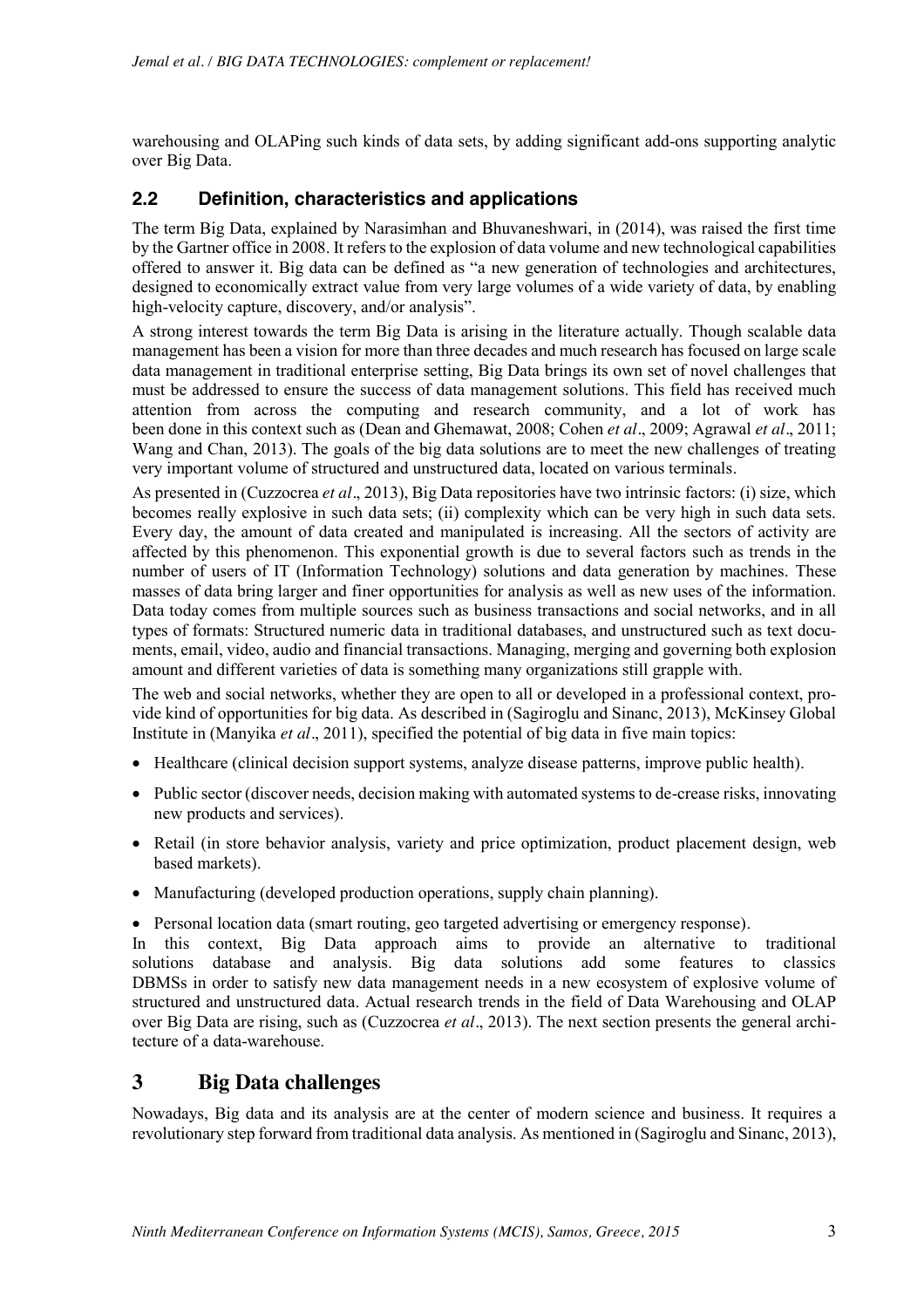the term Big Data is for massive data sets having large, more varied and complex structure with the difficulties of storing, analyzing and visualizing for further processes or results. Big Data, as presented in (Sagiroglu and Sinanc, 2013), is characterized by three main components, the 3 V's: Volume, Velocity and Variety.

1. Volume. It is the first feature brought by the term "big". The size, which can be-come a real bottleneck from practical applications, refers to the vast amounts of data generated every second. The volume of data stored today is booming. This amount of data that is being collected daily presents immediate challenges for businesses. We can Just think of social media messages going viral in seconds, the speed at which credit card transactions are checked for fraudulent activities, or the milliseconds it takes trading systems to analyze social media networks to pick up signals that trigger decisions to buy or sell shares.

2. Velocity. Speed of data in and out; describes the frequency at which data are generated, captured and shared. Growing flows of data must be analyzed in real time to meet the needs of chrono-sensitive processes. Reacting fast enough and analyzing the streaming data is troubling to businesses, with speeds and peak periods of-ten inconsistent. Big Data approach opens the possibility to integrate data streams and generate results or data visualization in (almost) real time.

3. Variety. The volume of Big Data puts data centers in front of challenge: the variety of data. It's not traditional relational data, this data is raw, semi structured or un-structured. In fact, 80% of the world's data is now unstructured1, and therefore can't easily be put into tables (think of photos, video sequences or social media updates). Big Data is in the form of structured and unstructured data. The structured data types are ready for insertion into a database, while unstructured types have an implicit and irregular structure, and not a fixed pattern (non-relational). With big data technology we can now harness differed types of data (structured and unstructured) including messages, social media conversations, photos, video or voice recordings and bring them together with more traditional, structured data.

In (Narasimhan and Bhuvaneshwari, 2014), we consider two additional dimensions when thinking about big data:

4. Veracity. Accuracy of collected data is a key feature. As mentioned in (Cuzzocrea *et al.*, 2011), very often, data sources, storing data of interest for the target analytic processes, such as web and social networks are strongly heterogeneous and incongruent. Big Data becomes bigger and the multiple sources of big data are ever increasing. So, build confidence in the Big Data represents a significant challenge due to the possibility of inconsistency and abnormality in the Data. Very large data volumes and multiple heterogeneous sources amplify the need for rigor in the collection and crossing data to remove data uncertainty to build confidence and ensure the secu-rity and integrity of data.

5. Value. Big Data is gradually transforming organizations around the valuation of information. Big Data approach is designed to achieve the strategic objectives of value creation f or the company. With the Big Data approach, the non interesting data when it is taken apart,, can take a meaning when considered globally. A big data strategy gives businesses the capability to better analyze data with a goal of accelerating portable growth. Having access to big data, companies generate value from data.

Big data and its analysis are at the center of modern science and business. Inspired by this main motivation, (Cuzzocrea *et al.*, 2011) present a number of open problems and actual research trends related to big data analytics, such as: The data Source Heterogeneity and Incongruence, Filtering-Out Uncorrelated Data, Strongly Unstructured Nature of Data Sources, High Scalability. In this context, a main challenge that has interested the research community and has been the subject of several works such as (Abouzeid *et al.*, 2009; Gruska and Martin, 2010) is: Combining the Benefits of RDBMS and NoSQL Database Systems. It is one of the more relevant features to be achieved by big data analytic systems. As discussed in (Cattell, 2011), it is necessary to combine the benefits of traditional RDBMS database systems and those of the new generation of NoSQL database systems in order to obtain the critical flexibility feature which refers to the property of covering a large collection of analytic scenarios over the same big data partition.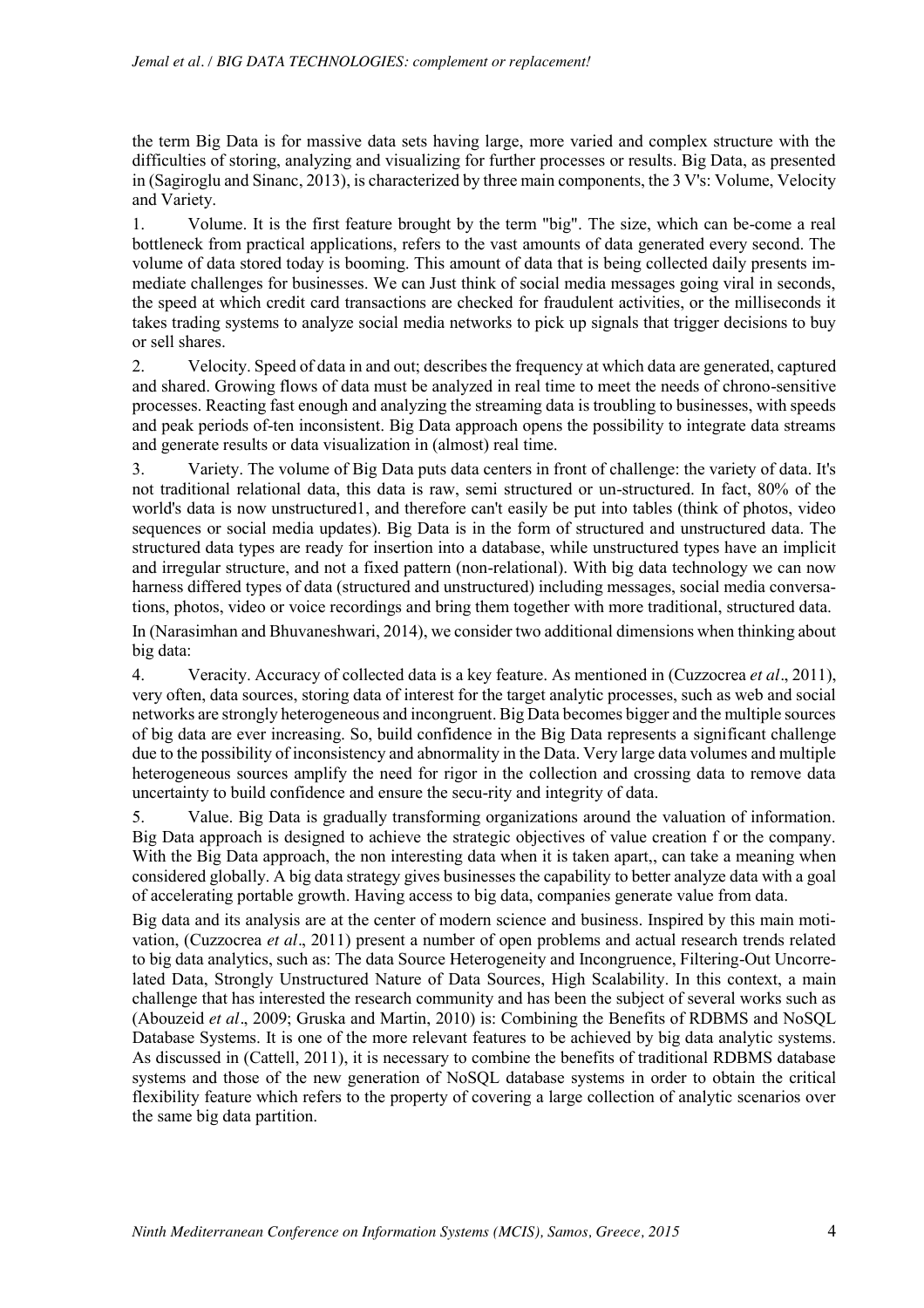The question is not any more " can Big Data become a relevant competitive ad-vantage? ", but "How can we exploit the opportunities offered by these solutions to optimize our analysis and decision making process? "

#### **4 MapReduce**

MapReduce is a programming model developed by Google, which was introduced by Dean and Ghemawat (2008). It was designed for processing large data sets with a parallel, distributed algorithm on a cluster.

MapReduce was created in order to simplify parallel processing and distributed da-ta on a large number of machines with an abstraction that hides the details of the hardware layer to programmers: it hides the details of parallelization, fault-tolerance, locality optimization, and load balancing. Google uses the MapReduce model to deploy large variety of problems such as: generation of data for Google's production web search service, data mining, machine learning, etc.

The MapReduce programming model has been successfully used for many different purposes. These included: parallelizing the effort; distributing the data; handling node failures.

The term MapReduce actually refers to two separate and distinct tasks: Map and Reduce. The mapper is responsible for reading the data stored on disk and process them; it takes a set of data and converts it into another set of data: reads the input block and converts each record into a Key/Value pair. The reducer is responsible for consolidating the results from the map and then write them to disk; it takes the out-put from a map as input and combines those data tuples into a smaller set of tuples.

At first, Google developed their own DFS: the Google File System (GFS). As de-scribed in (McClean *et al.*, 2013), MapReduce tasks run on top of Distributed File Systems (DFS). The distributed storage infrastructure store very large volumes of data on a large number of machines, and manipulate a distributed file system as if it were a single hard drive. The DFS deals with data in blocks. In order to prevent data loss, each block will be replicated across several machines to overcome a possible problem of a single machine failure. So, this model allows the user to focus on solving and implementing his problem.

Nevertheless, the lack is that the MapReduce is independent of the storage system, it can not take into account all the input data for an available index. This explains the critics mainly from the database community. As described in (Gruska and Martin, 2010), the data-base community sees the MapReduce as a step backwards from modern database systems, in view of the MapReduce is a very brute force approach and it lacks the optimizing and indexing capabilities of modern database systems.

MapReduce, the powerful tool characterized by its performance for heavy pro-cessing to be performed on a large volume of data that it can be a solution to have the best performance hence makes it very popular with companies that have large data processing centers such as Amazon and Facebook, and implemented in a num-ber of places. However, Hadoop, the Apache Software Foundation open source and Java-based implementation of the MapReduce framework, has attracted the most interest. Firstly, this is due to the open source nature of the project, additionally to the strong support from Yahoo. Hadoop has its own extensible, and portable file system: Hadoop Distributed File System (HDFS) that provides high-throughput access to application data.

Since it is introduced by Google, a strong interest towards the MapReduce model is arising. Many research works aim to apply the ideas from multi-query optimization to optimize the processing of multiple jobs on the MapReduce paradigm by avoiding redundant computation in the MapReduce framework. In this direction, MRShare (Nykiel *et al.*, 2010) has proposed two sharing techniques for a batch of jobs. The key idea behind this work is a grouping technique to merge multiple jobs that can benefit from the sharing opportunities into a single job. However, MRShare incurs a higher sorting cost compared to the naive technique . In (Wang and Chan, 2013), two new job sharing techniques are proposed: The generalize d grouping technique (GGT) that relaxes MRShare's requirement for sharing map output. The second technique is a materialization tech-nique (MT) that partially materializes the map output of jobs in the map and reduce phase.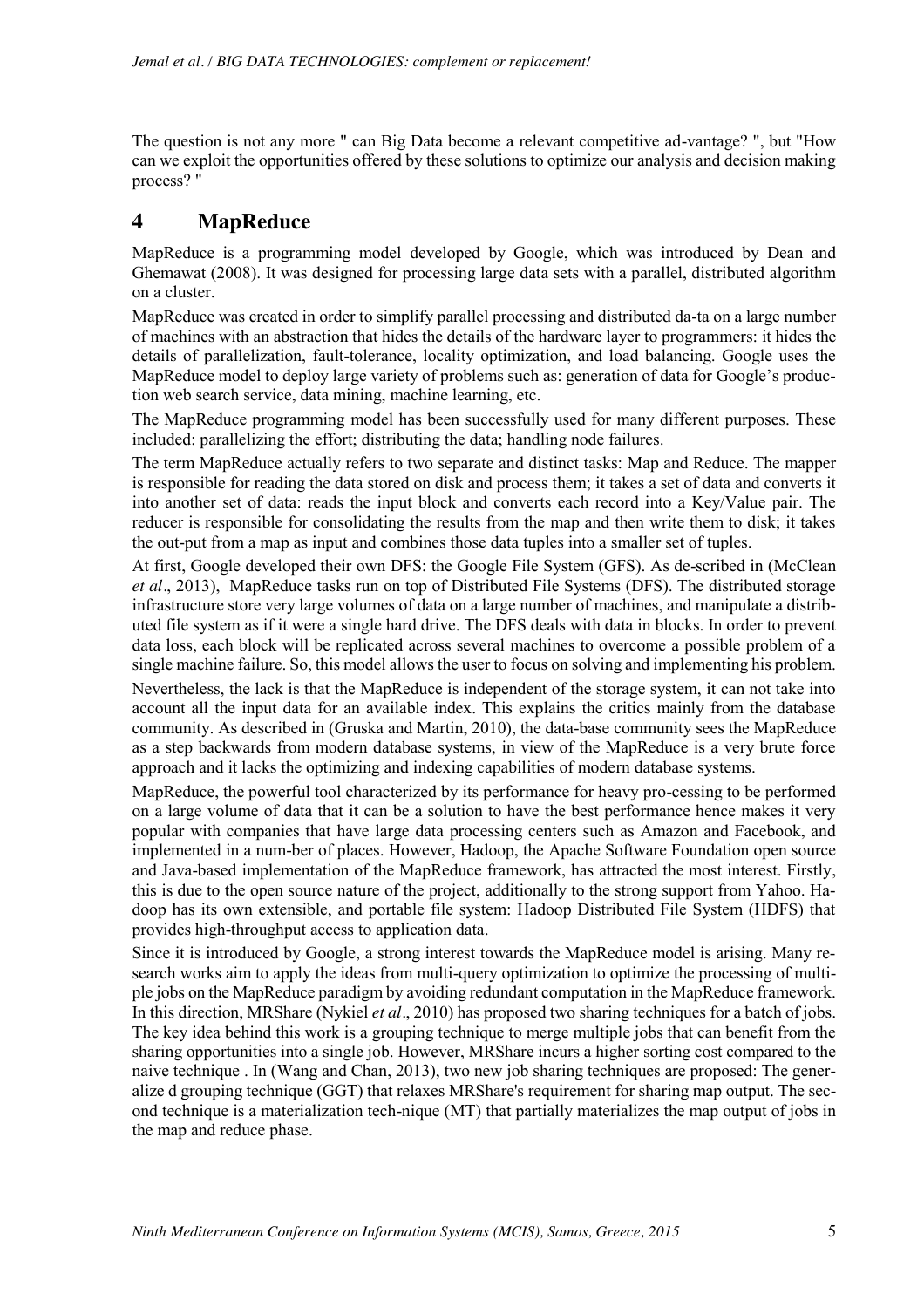On the other hand, the Pig project at Yahoo (Olston *et al.*, 2008), the SCOPE project at Microsoft (Chaiken *et al.*, 2008), and the open source Hive project 2 introduce SQL-style declarative languages over the standard MapReduce model, aim to integrate declarative query constructs from the database community into MapReduce to allow greater data independence.

# **5 Relational DBMS**

Since it was developed by Edgar Codd in 1970, as presented in (Shuxin and Indrakshi, 2005), the relational database (RDBMS) has been the dominant model for database management. RDBMS is the basis for SQL, and is a type of database management system (DBMS) that is based on the relational model which stores data in the form of related tables, and manages and queries structured data. Since the RDBMSs focuse on extending the database system's capabilities and its processing abilities, RDBMSs have become a predominant powerful choice for the storage of information in new databases be-cause they are easier to understand and use. What makes it powerful, is that it is based on relation between data; because the possibility of viewing the database in many different ways since the RDBMS require few assumptions about how data is related or how it will be extracted from the database. So, an important feature of relational systems is that a single database can be spread across several tables which might be related by common database table columns. RDBMS also provide relation-al operators to manipulate the data stored into the database tables. However, as discussed in (Hammes *et al.*, 2014), the lack of the RDBMS model resides in the complexity and the time spent to design and normalize an efficient database. This is due to the sever-al design steps and rules, which must be properly applied such as Primary Keys, Foreign Keys, Normal Forms, Data Types, etc. Relational Databases have about forty years of production experience, so the main strength to point out is the maturity of RDBMSs. That ensure that most trails have been explored and functionality optimized. For the user side, he must have the competence of a database designer to effectively normalize and organize the database, plus a database administrator to maintain the inevitable technical issues that will arise after deployment.

A lot of work has been done to compare the MapReduce model with parallel relational databases, such as (Pavlo *et al.*, 2009), where experiments are conducted to compare Hadoop MapReduce with two parallel DBMSs in order to evaluate both parallel DBMS and the MapReduce model in terms of performance and development complexity. The study showed that both databases did not outperformed Hadoop for user-defined function. Many applications are difficult to express in SQL, hence the remedy of the user-defined function. Thus, the efficiency of the RDBMSs is in regular database tasks, but the userdefined function presents the main ability lack of this DBMS type.

A proof of improvement of the RDBMS model comes with the introduction of the Object-Oriented Database Relational Model (ORDBMS). It aims to utilize the benefits of object oriented theory in order to satisfy the need for a more programmatic flexibility. The basic goal presented in (Sabàu, 2007), for the Object-relational database is to bridge the gap between relational databases and the object-oriented modeling techniques used in programming languages. The most notable research project in this field is Postgres (Berkeley University, Californie); Illustra and PostgreSQL are the two products tracing this research.

# **6 Conclusion**

Day after day, zillions of data are generated all over the universe. Many factors contribute to the increase in data volume. The implications of the rise of data generation challenge the needs of data processing, which explains the technological development and diversity of the proposed data management solutions and explosive growth, both in the number of products and services offered and in the adoption of data analysis technologies.

There has been a significant amount of work during the last two decades related to the needs of new supporting technologies for data processing and knowledge management, challenged by the rise of data generation and data structure diversity.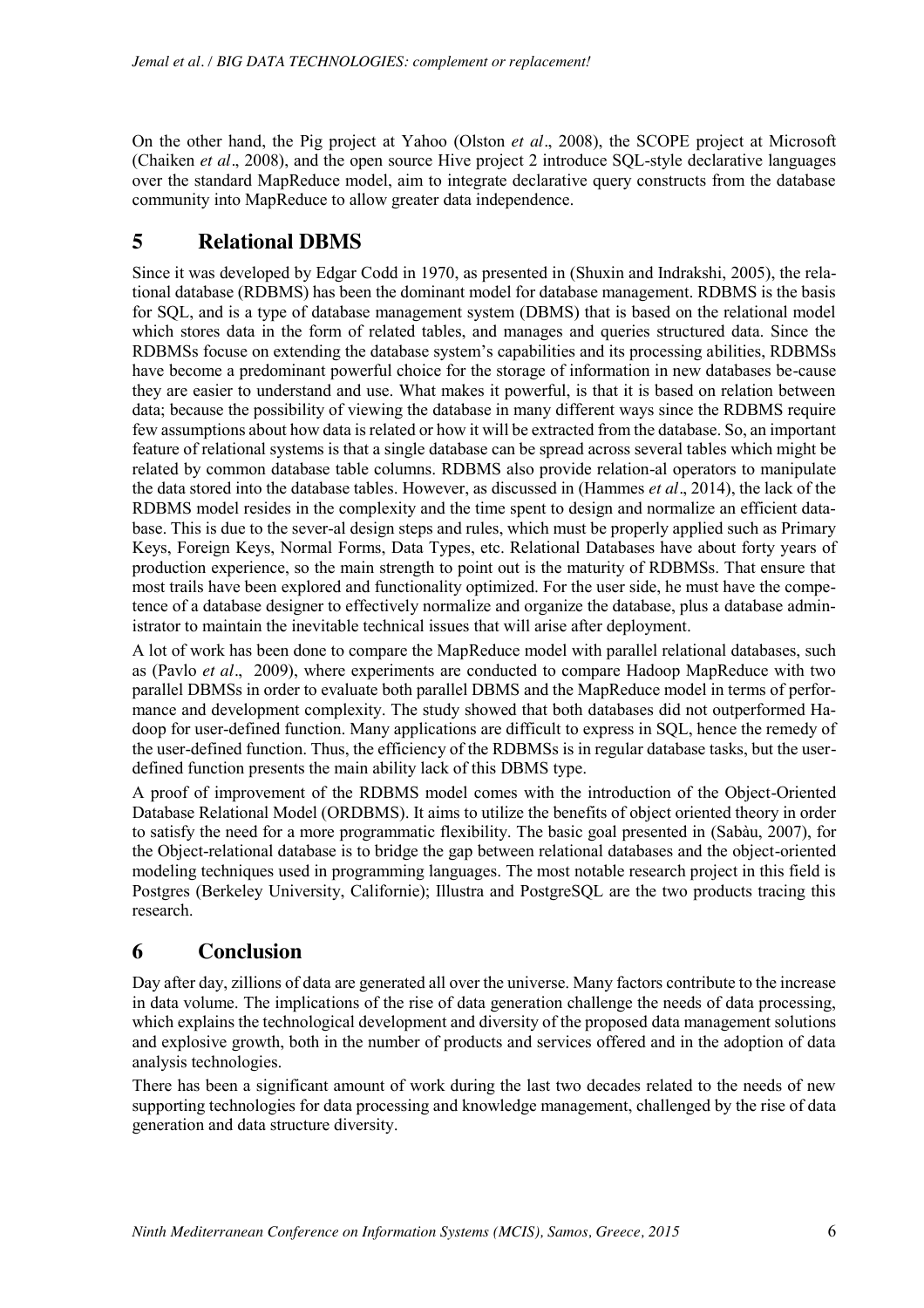In this paper, we try to detail challenges of the Big Data field. We have presented an overview of big data's characteristics and applications. Although this work has not resolved the entire subject about this trend topic. For this reason, we plan to involve a detailed study on challenges and issues with big data, and to focus on the use cases of Big Data solutions.

#### References

- Abouzeid, A. Pawlikowski, K. Abadi, D. Silberschatz, A. Rasin, A. (2009). "Hadoopdb: An architectural hybrid of mapreduce and dbms technologies for analytical workloads." In: *Proceedings of the VLDB Endowment,* p. 922-933.
- Agrawal, D. Das, S. and El Abbadi, A. (2011). "Big Data and Cloud Computing: Current State and Future Opportunities." In: *Proceedings of the 14th International Conference on Extending Database Technology*, ACM, p. 530-533.
- Cattell, R. (2011). "Scalable SQL and NoSQL Data Stores." *ACM SIGMOD Record 39 (4), 12-27.*
- Chaiken, R. Jenkins, B. Larson, P.A. Ramsey, B. Shakib, D. Weaver, S. and Zhou, J. (2008). "Scope: Easy and efficient parallel processing of massive data sets." In: *Proceedings of the VLDB Endowment 1 (2),* p. 1265-1276.
- Cohen, J. Dolan, B. Dunlap, M. Hellerstein, J.M. and Welton, C. (2009). "MAD Skills: New Analysis Practices for Big Data." In: *Proceedings of the VLDB Endowment 2 (2),* p. 1481-1492.
- Cuzzocrea, A. Bellatreche, L. and Song, I.Y. (2013). "Data Warehousing and OLAP over Big Data: Current Challenges and Future Research Directions." In: *Proceedings of the sixteenth international workshop on Data warehousing and OLAP* , ACM, p. 67-70.
- Cuzzocrea, A. Song, I.Y. and Davis, K.C. (2011). "Analytics over Large-Scale Multidimensional Data: The Big Data Revolution!." In: *Proceedings of the ACM 14th international workshop on Data Warehousing and OLAP*, ACM, p. 101-104.
- Dean, J. and Ghemawat, S. (2008). "Mapreduce : Simplified data processing on large clusters." *Communications of the ACM 51 (1), 107-113.*
- Gruska, N. and Martin, P. (2010). "Integrating MapReduce and RDBMSs." In: *Proceedings of the 2010 Conference of the Center for Advanced Studies on Collaborative Research*, IBM Corp., p. 212-223.
- Hammes, D. Medero, H. and Mitchell, H. (2014). "Comparison of NoSQL and SQL Databases in the Cloud." *Southern Association for Information Systems (SAIS) Proceedings, 12.*
- Manyika, J. Chui, M. Brown, B. Bughin, J. Dobbs, R. Roxburgh, C. and Byers, A.H. (2011). "Big data: The next frontier for innovation, competition, and productivity." McKinsey Global Institute.
- McClean, A. Conceição, R.C. and O'Halloran, M. (2013). "A Comparison of MapReduce and Parallel Database Management Systems." In: *ICONS 2013, The Eighth International Conference on Systems,*  p. 64-68.
- Narasimhan, R. and Bhuvaneshwari, T. (2014). "Big Data A Brief Study." *International Journal of Scienti c & Engineering Research 5 (9).*
- Nykiel, T. Potamias, M. Mishra, C. Kollios, G. and Koudas, N. (2010). "Mrshare: sharing across multiple queries in mapreduce." In: *Proceedings of the VLDB Endowment, vol. 3 (12),* p. 494-505*.*
- Olston, C. Reed, B. Srivastava, U. Kumar, R. and Tomkins, A. (2008). "Pig latin: a not-so-foreign language for data processing." In: *Proceedings of the 2008 ACM SIGMOD international conference on Management of data,* ACM, p. 1099-1110.
- Ordonez, C. (2013). "Can we analyze big data inside a DBMS?." In: *Proceedings of the sixteenth international workshop on Data warehousing and OLAP*, ACM, p. 85-92.
- Pavlo, A. Rasin, A. Madden, S. Stonebraker, M. DeWitt, D. Paulson, E. Shrinivas, L. and Abadi, D.J. (2009). "A comparison of approaches to large scale data analysis." In: *Proceedings of the 2009 ACM SIGMOD International Conference on Management of data,* ACM, p. 165-178.
- Sabàu, G. (2007). "Comparison of RDBMS, OODBMS and ORDBMS." *Informatica Economic.*
- Sagiroglu, S. and Sinanc, D. (2013). "Big Data: A Review." In: *Collaboration Technologies and Systems (CTS), 2013 International Conference on. IEEE*, p. 42-47.